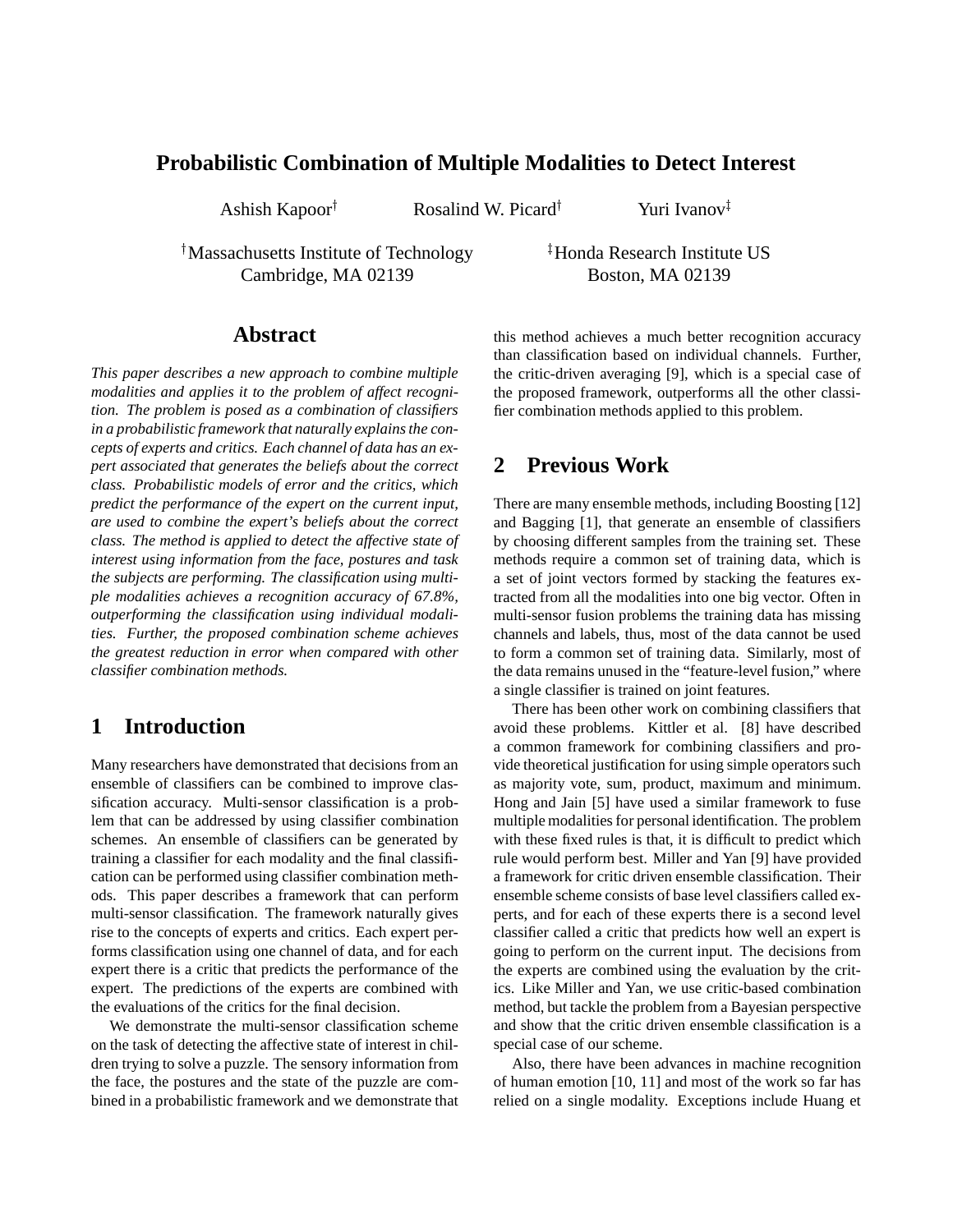al. [6], who have used audio and video to recognize six different affective states of happiness, sadness, anger, fear, surprise and disgust. The work reported here, extends the work by *Mota* [10] where she demonstrated a system that uses just the posture information to detect interest. To our knowledge, our work is the first of its kind where an attempt is made to use multiple modalities for the purpose of detecting interest.

The next section describes the scheme for a combining ents multiple modalities. Followed by that, we describe the overall framework and the different modalities used for the purpose of affect recognition. After that, we conclude with experimental evaluations and future work.

### **3 Combining Multiple Modalities**

Our approach to sensor fusion is based on viewing the output of individual classifiers as a random variable, denoted by  $\tilde{\omega}$ . If m is an indicator variable that corresponds to the modality that is used for classification, then as shown in [7], the probability of the true class label,  $\omega$ , for a given observation x can be written as:

$$
P(\omega|\mathbf{x}) = \sum_{m=1}^{n} P(m|\mathbf{x}) \sum_{\tilde{\omega}} P(\tilde{\omega}|\mathbf{x}, m) P(\omega|\tilde{\omega}, \mathbf{x}, m)
$$
 (1)

Equation 1 can be used as a framework to combine the base level classifiers that correspond to individual modalities. The term  $P(\tilde{\omega}|\mathbf{x},m)$  corresponds to the base level classifiers (experts).  $P(m|\mathbf{x})$  corresponds to the classifiers that are critics, which evaluate how well each expert can perform on the input. The term  $P(\omega | \tilde{\omega}, \mathbf{x}, m)$  models the error each expert makes on the current input. In the work described here, we approximate the error term  $P(\omega|\tilde{\omega}, \mathbf{x}, m)$  <sup>1</sup> as  $P(\omega|\tilde{\omega}, m)$ . Hence:

$$
P(\omega|\mathbf{x}) \approx \sum_{m=1}^{n} P(m|\mathbf{x}) \sum_{\tilde{\omega}} P(\tilde{\omega}|\mathbf{x}, m) P(\omega|\tilde{\omega}, m)
$$
 (2)

Given some training data, we can easily train the experts and the critics. The term  $P(\omega|\tilde{\omega}, m)$  is an empirical distribution and can be obtained from the confusion matrix generated by testing the experts on the training data. Also, note that if we assume that  $P(\omega|\tilde{\omega}, m) = 1$  for all  $\omega = \tilde{\omega}$ , we derive the critic-based averaging (Miller and Yan [9]), proving that it is a special case of the framework derived here.

One of the main advantages of this framework is that the individual classifiers can be trained separately; thus extending a multimodal system to incorporate new modalities is easy. Further, training data corresponding to each modality can be separately collected rather than collecting training data that consists of all the modalities synchronized together. On the other hand this approach cannot use any relationship between the different channels, which could have been used for classification. These kind of relationships can



Figure 1: The overall architecture

be useful in cases like audio-video fusion. In our application, we do not face this problem, as the channels used are mostly conditionally independent given the class label.

# **4 Detecting Interest**

We applied the framework described in the previous section to the problem of machine recognition of affect using multiple modalities. We look at the problem of detecting the affective states of high-interest, low-interest and "refreshing" in a child who is solving a puzzle. We define "refreshing" as a state associated with a short break in the task to restore concentration again. There are many applications of this system like intelligent tutoring systems, adaptive interfaces etc. The scenario we focus on has a child solving a puzzle and a machine trying to infer the affective state using the face, the postures and the information from the puzzle.

The overall system architecture is shown in figure 1. The raw data from the camera, the posture sensor and the game being played is first analyzed to extract relevant features. There are classifiers (experts) that correspond to each of these extracted features. Based on the extracted features, all of these experts predict the affective state ( $P(\tilde{\omega}|\mathbf{x_i})$  for all  $i$ ). These predictions are combined, as described in section 3, using critics and error estimates. The details of the modalities, extracted features and experts are given below.

#### **4.1 Modality 1: Facial Actions**

The facial actions can often tell us about the affective and the cognitive state of the person [4]. The features extracted from the videos of the face correspond to the upper facial action units described in the Facial Action Coding System (FACS). The Facial Action Coding System (FACS) developed by Ekman and Friesen [3] is a method of measuring facial activity in terms of the facial muscle movements. The upper action units (Action Units 1,2,4,5,6 and 7) correspond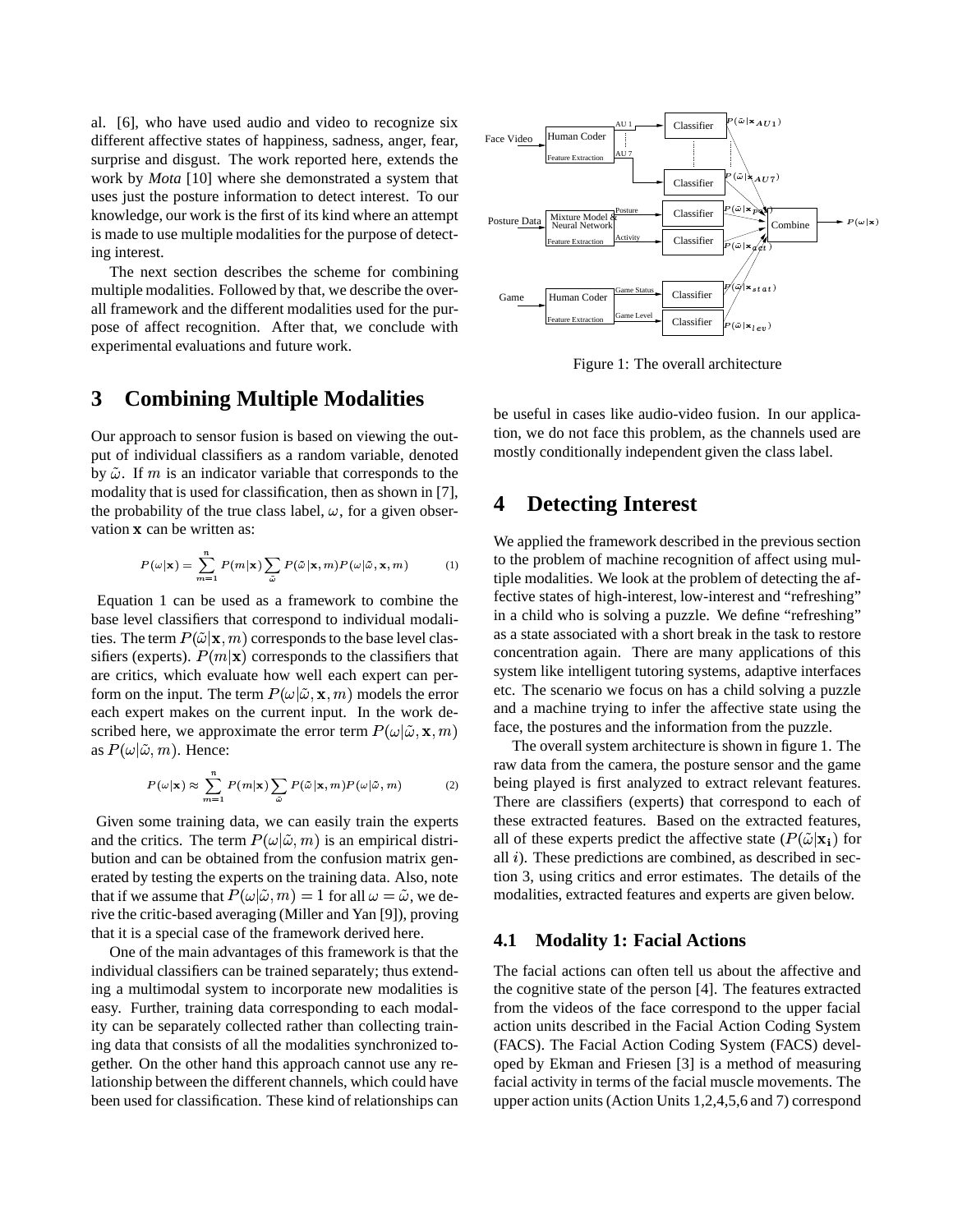to the muscle movements around the eyes, eyebrows and upper cheek. Our feature extraction is manual, where a certified FACS coder looked at the videos of the face and coded them for the presence of facial action units and their combinations. Specifically, from each video of the face database, the feature extraction produces six sequences, which correspond to the presence or absence of an action unit in each video frame. Although, in this work the FACS coder manually labeled the video data, this can be automated using computer vision systems that can detect facial actions automatically from frontal video of the face [13].

#### **4.2 Modality 2: Postures**

A sensor chair that uses an array of force sensitive resistors is used to sense postures in our system. *Mota* [10] has shown that the postures can be used to recognize the affective state of interest. Our work is an extension where we use the same posture sensing system. The sensor chair has two 0.10 mm thick sensor sheets, which are arrays of 42-by-48 sensing units. Each unit outputs an 8-bit pressure reading. One of the sheets is placed on the backrest and one on the seat. The pressure distribution map (2 of 42x48 points) sensed at a sampling frequency of 50Hz is used to infer information about the posture. *Mota* [10] has used a mixture of Gaussians to represent the pressure patterns. A Neural Network further classifies these representations for 8 different postures and 3 different levels of activity. We use these labels for postures and the level of activity as the two features from this modality.

#### **4.3 Modality 3: Game State Information**

There are two features extracted from the game. They correspond to the state of the game and the level of difficulty. The state of the game indicates if a new game has started or ended, or whether the child asked for a hint, or whether the solution provided was correct etc. In this work, all these features were manually extracted. Specifically, given the sequence of screen captures, the feature extraction module produces two sequences corresponding to game state and the level being played, for every sample.

# **5 Implementation & Results**

Given a sequence of all the 10 extracted features (6 from the face, 2 from the posture and 2 from the game), we can use the classifier combination method described in section 3 to infer information about the affective state. In our implementation, we use Hidden Markov Models (HMMs) as experts and critics. The training phase consists of first training the experts. Once the experts are trained, they are tested on the training data itself. The critics are trained on the success

and failures of the experts on the training data. The confusion matrix is used to recover the error model  $(P(\omega|\tilde{\omega}, m))$ . During the test phase, each expert generatesits beliefs about the class the sequence belongs to, which are then combined using equation 2.

To evaluate our method on real-life situations, we conducted a study to collect a multimodal database. The subjects were 9 children who were asked to play a game called the *fripple place* [2]. The game has a number of puzzles that require mathematical reasoning. While each subject worked on these puzzles for about 20 minutes, three channels of data (face, posture and game information) were recorded. To find out the ground truth for the affective state, several teachers looked at the database we recorded, and annotated the data segments for the affective states of high interest, low interest, refreshing, bored, neutral and the "other" category. The database we chose only consists of data-segments on which the teachers agreed on the label of affective states. The details of annotation can be found in [10]. The database included all the 8 children (all three channels were available for 4 children and only posture and game for other 4) and consisted of 98 samples of high-interest, 94 samples of lowinterest and 70 samples of refreshing. Each of the samples is a maximum of 8 secs long with observations recorded at 8 samples per second.

We also evaluate the performance of other classifier combination schemes. Table 1 describes how these combination schemes are used to combine experts. Also, we evaluate critic-based-averaging [9] and performance based combination. To implement critic-based-averaging we simply set  $P(\omega|\tilde{\omega}, m) = 1$  for all  $\omega = \tilde{\omega}$  in equation 2. The performance based combination is again a special case of the framework where,  $P(m|\mathbf{x})$  is uniform for all m. Which means, that all the critics are turned off and the modalities are weighed just based upon their performance on the training data. Once the modalities are combined, for all the combination methods the final class label is chosen such that it maximizes the combined posterior. That is,  $\omega^* = \argmax_{\omega} P(\omega | \mathbf{x}).$ 

60% of the data is randomly selected as the training data, while the rest is treated as the testing data. Each of the ex-

Table 1: Classifier Combination Methods

| <b>Combination</b><br>Rule | Criteria                                                                                              |
|----------------------------|-------------------------------------------------------------------------------------------------------|
| Sum                        | $\forall i, P(\omega = i   \mathbf{x}) \propto \sum_{m=1}^{n} P(\tilde{\omega} = i   \mathbf{x}, m)$  |
| Product                    | $\forall i, P(\omega = i   \mathbf{x}) \propto \prod_{m=1}^{n} P(\tilde{\omega} = i   \mathbf{x}, m)$ |
| Max                        | $\forall i, P(\omega = i   \mathbf{x}) \propto \max_m P(\tilde{\omega} = i   \mathbf{x}, m)$          |
| Min                        | $\forall i, P(\omega = i   \mathbf{x}) \propto \min_m P(\tilde{\omega} = i   \mathbf{x}, m)$          |
| Majority                   | $\forall i, P(\omega = i   \mathbf{x}) \propto$                                                       |
| Voting                     | if $i = \text{vote}_m(\arg \max_{\tilde{\omega}} P(\tilde{\omega}   \mathbf{x}, m))$<br>otherwise     |